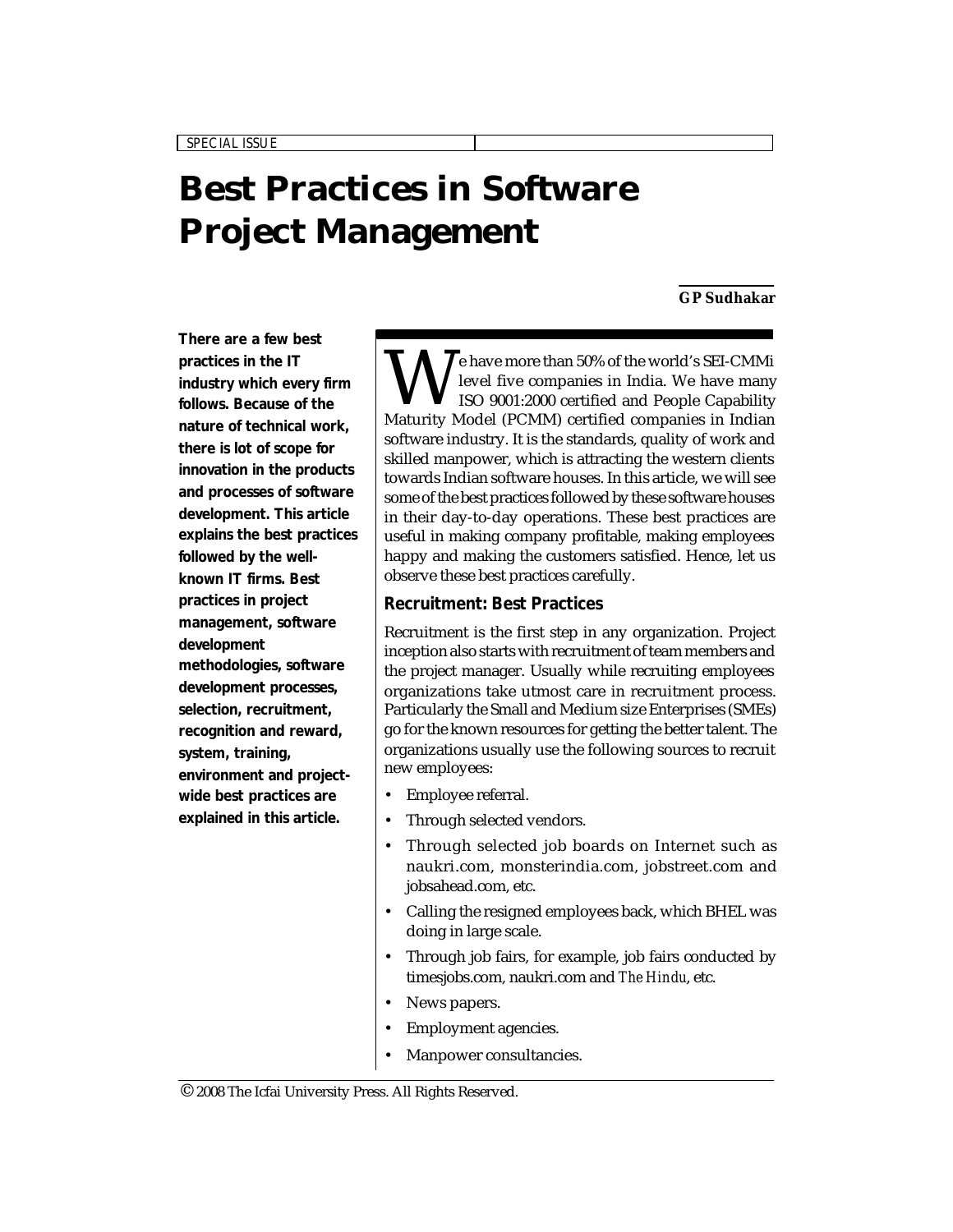*Best Practices in Software Project Management*

#### **About the Author**

**GP Sudhakar,** MCA,M.Tech,EMBA,PMP,MIMA, Consulting Editor, Icfai Books, The Icfai Research Center, The Icfai University, Hyderabad. The author can be reached at Purna24@hotmail.com

#### **Selection: Best Practices**

Selection of suitable candidates is the next step to recruitment. Different companies use different approaches for the selection of candidates for their organization. The best practices among those selection methods are case-based approach and aptitude tests. For example, Microsoft's case-based approach for recruiting programmers and architects is widely known. Other companies such as TCS and Infosys conduct analytical tests for fresh graduates during the campus interviews. Some companies such as Computer Associates and Sasken conduct technical tests such as C++ and Java for the entry-level programmer positions.

Using these techniques, programmers and technical leads are recruited into the team. Product development companies conduct tests on specific programming language skills in software industry. Because their products are being developed in specific technologies, they want gurus in that technology only. Where as software services organizations, recruit people with some average technical skills with good analytical and numerical aptitudes, so that they can train them on any technology and put them in any project. Moving these programmers across the projects and verticals becomes easy for software services firms.

While selecting candidates for project, program and delivery manager positions, companies usually look at their stability in the current organizations and while conducting selection tests; they may put psychometric tests for the candidates. Using these tests, the companies test the confidence level, maturity and leadership skills of the candidate. These kinds of tests were very common in advanced countries such as the US and the UK for recruiting candidates for managerial roles.

#### **Reward and Recognition System**

Usually the reward and recognition system is at the organization level in small enterprises, where as this system is at both project level and organization level in big software organizations.

Some of the best practices followed by the software organizations as far as reward and recognition systems are concerned are as follows.

- Employee of the month. E.g., TCS.
- Employee of the quarter. E.g., Interwoven.
- Best Employee for the project duration—Some of the IT companies give during the project closure time.
- At Organization level: TCS, Wipro, Infosys.

Some companies give awards for the best performers at the functional level.

#### **Performance Appraisals: Best Practices**

Every software organization conducts performance appraisals to their engineers periodically. The best practice is to do the job conformance appraisal from six months to one year of the candidate's joining date in the organization. Many IT firms have this practice of confirmation appraisals in their organizations. It is better to have self-appraisal,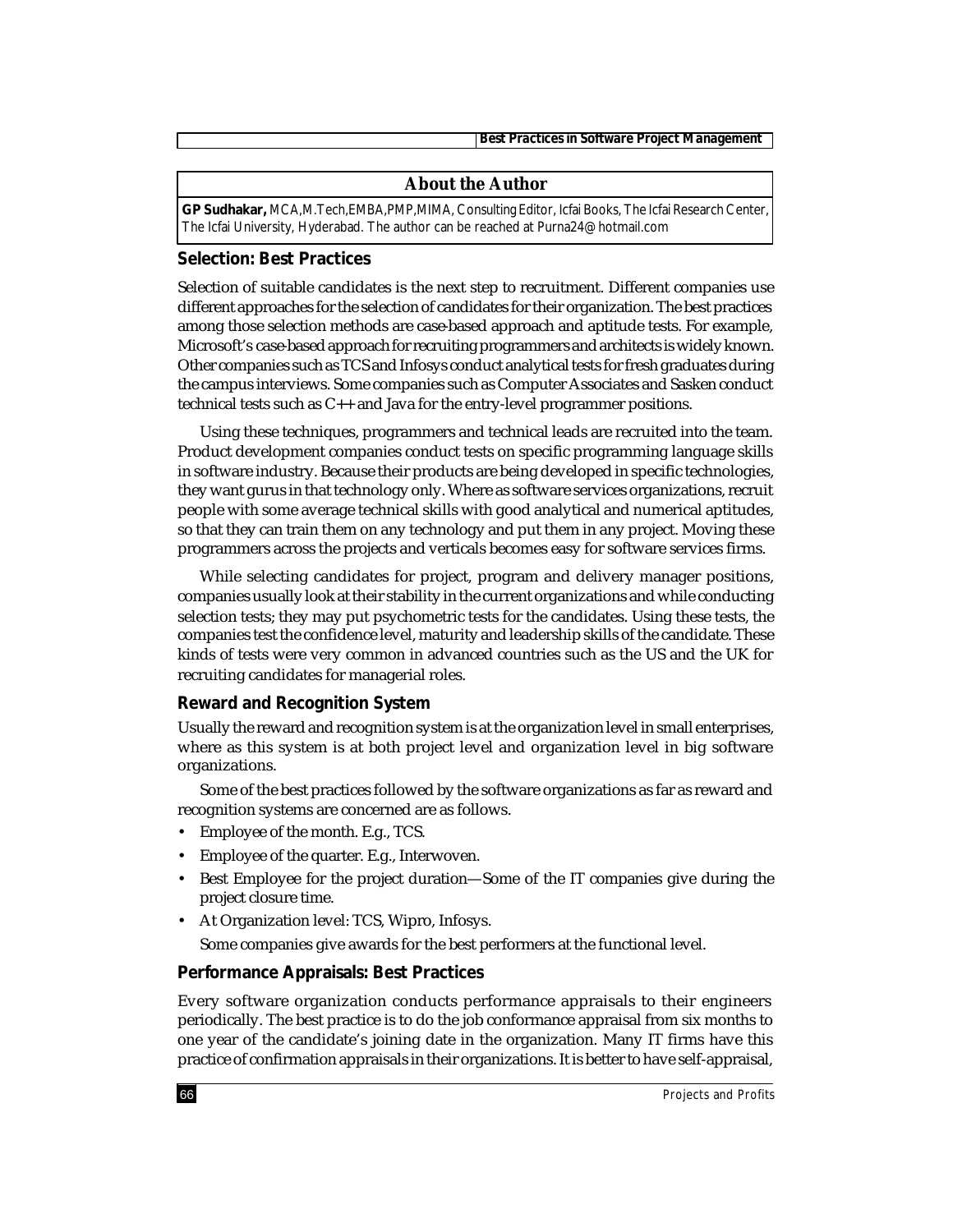| CDECIAL ICC<br>- --<br>. JI<br> |  |
|---------------------------------|--|
|                                 |  |

supervisor's appraisal and a reviewer comments for each employee's performance appraisal. Usually rating scale method is followed in the appraisal forms. It is better to appraise the communication and presentation skills of the engineer in addition to the technical skills. While appraising project, program and delivery managers it is their managerial skills, which needs to be appraised. It is their project and people management skills, which needs to be evaluated for the appraisal period.

# **Switching Team Members between Projects**

Usually every employee needs a change in job responsibilities after some years. For e.g., ITC and HLL moves senior management professionals cross functionally among non-IT sector companies. Similar movement of employees is happening in software companies as well. For e.g., TCS, Wipro and Infosys rotate team members across the projects.

Some of the best practices followed by these companies are as follows:

- Rotating between technical and managerial roles.
- Rotating between on-site and off-shore teams.
- Changing the technologies.
- Changing responsibilities—such as development, test, building, configuration management, packaging and technical support.
- Giving more responsibilities at a very early age—You find managers in late 20s in the IT organizations these days.

Some of the companies move employees cross functionally as well. A software engineer worked in product development team will be moved to marketing team. The engineer has to use his technical knowledge in marketing the software products to the customer. For example, In SIEMENS, USA, a software program manager was made as marketing manager for the same product after he obtained his MBA degree. As such there are many instances in IT MNCs, where they moved technical project managers into marketing roles.

# **Providing Training**

As we know very well, GE is spending every year more than a billion dollars to train their employees. Similarly all these big Indian IT firms are spending millions of dollars on continuous training of their programmers, technical leads, team leaders and project, program, delivery and portfolio managers. They provide training on different technologies and different management areas.

Some of the best practices are as follows:

- Proving training in latest technologies such as .Net, C#, Java
- Providing management training.
	- Project Management.
	- People Management.
	- General Management.
	- Project Risk Management.
	- Interviewing Skills.
	- HR for non-HR managers.
	- Finance for non-Finance managers.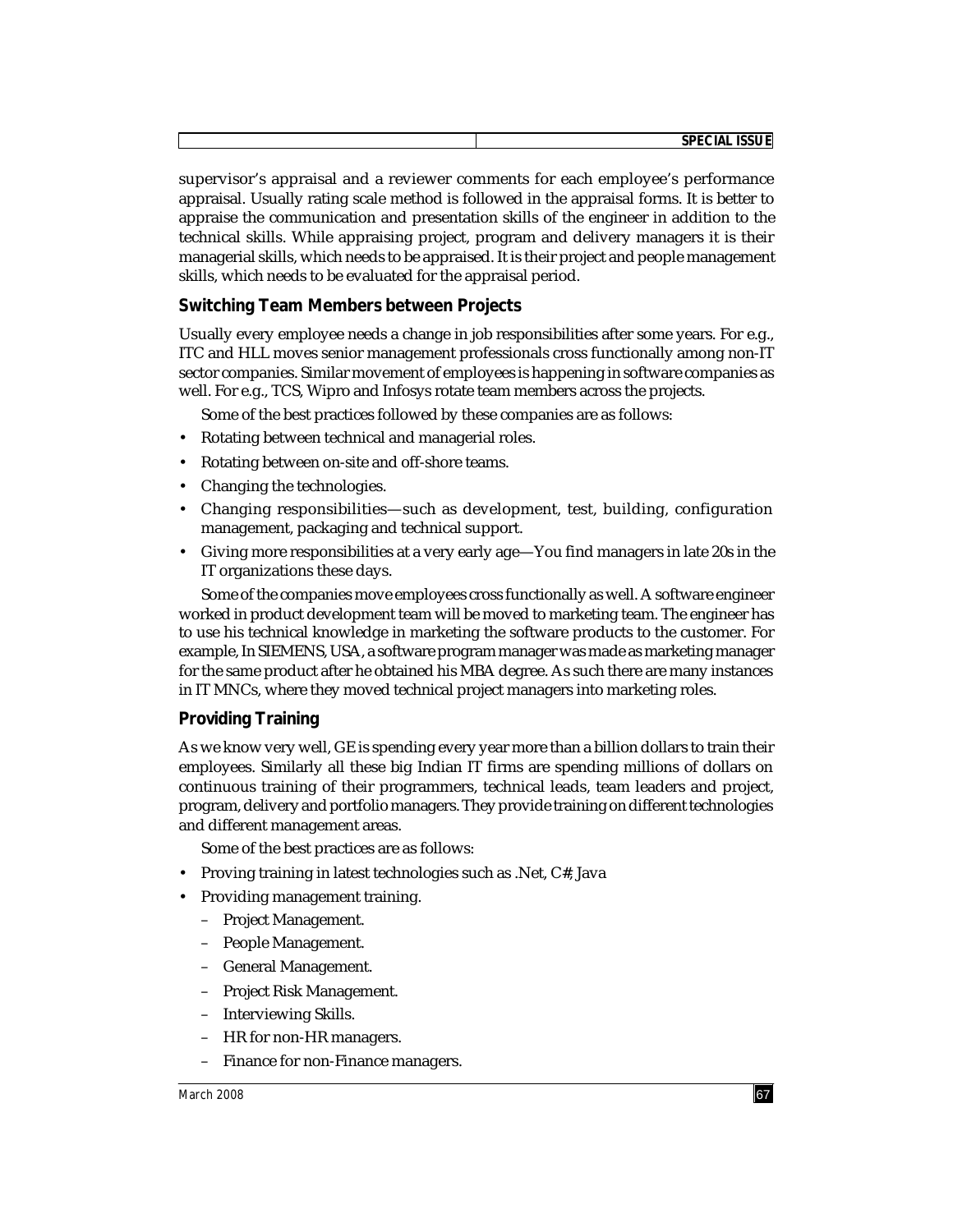Another best practice is to send senior management and middle level managers to Business Schools such as The Wharton, Harvard Business School, Stanford and Kellog for advanced management training purposes. For e.g., Satyam Computer Services brings faculty from Harvard Business School to train their managers.

Infosys has set up world's largest training facility in Mysore to train their employees. Infosys is recruiting from across the world and bringing them to India and training them in India. TCS has their major training facility in Trivandrum. Similarly, Polaris has its own corporate training university known as Nalanda. Like this every big IT organization is having its own training facility to train their employees. Some companies went ahead and made such policies that every employee of the organization should spent specific number of training days every year in the training room.

#### **Providing the Right Environment**

Highly successful software organizations provide the right environment for their employees to work for. The environment includes the internal and external premises of the organization, rest rooms, meeting places and the reception area, etc. For e.g., keeping the premises clean and arranging flowers in reception area and providing big size mirrors in the rest rooms to make the employees look handsome in the office, etc., are the kinds of practice improve the morale and the confidence level of the employees in the organization. These kind of best practices are being followed in many IT forms in India these days. Some of the companies went ahead and took ISO 14000/ISO 14001 environment management systems certifications for their organizations.

#### **Best Practices in Project Development Process**

Indian software firms are well-known for their quality consciousness. Majority of the Indian software firms have SEI-CMMi or ISO 9001 certifications or both. These processes help in the quality assurance process for any project. Majority of the organizations are trying for continuous improvement in their process capabilities. For example, Wipro, Infosys and TCS are rated at SEI-CMMi level 5. Wipro is following six-sigma quality process in some of its processes. Rational's Unified Process (RUP) is also a known process followed in software projects.

Not only the software or manufacturing processes are being followed for the quality assurance activities but also the capabilities like project management are being assessed and capabilities are being measured. For example, Project Management Institute's (PMI, USA), Organizational Project Management Maturity Model (OPM3) is useful for assessing and measuring the project management maturity in the organization. Some of the IT firms in USA are going for this kind of project management maturity assessment.

Some of the companies follow PRINCE 2 (Projects IN Controlled Environment) methodology for project management in their projects. PRINCE 2 is from Office of Govt. Commerce, the UK. PRINCE is widely used in Europe and the UK. PMI, USA's PMBOK (Project Management Body of Knowledge) is widely used across the world.

Many of the software houses are encouraging their employees to under go PMI-PMP (Project Management Professional) certification as the western-based customers are insisting on PMP qualified project managers from the performing organizations. PMI also came up with a certification for Program Management (PgMP).